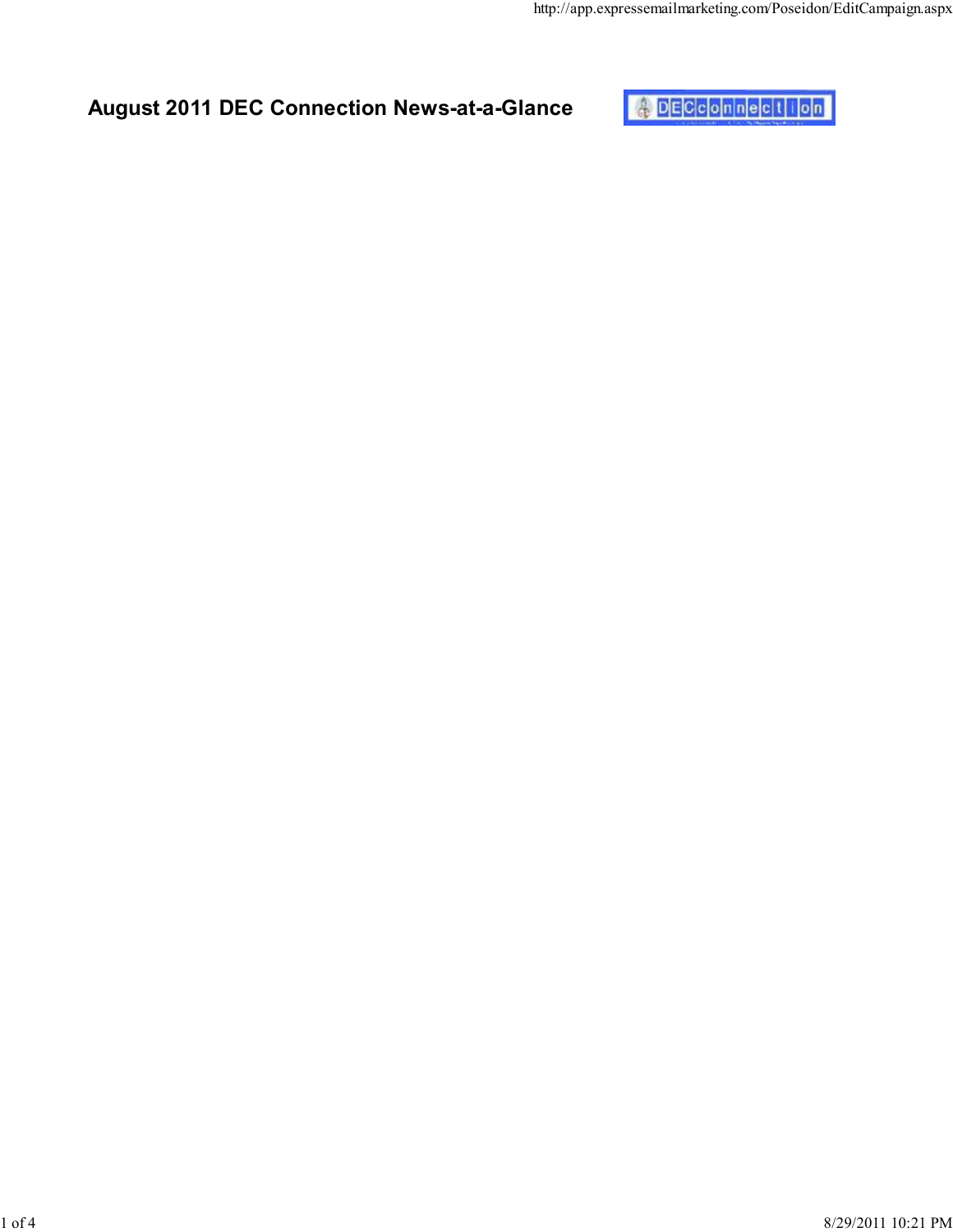Our "Honoring Ken" party in Maynard at the Mill: Saturday, 22 October, 2011 - The DEC Connection will participate in a day of activities to honor the legacy of Ken Olsen:

We are excited to offer the first pre-showing of a PBS Documentary about Ken Olsen, in partnership with Gordon College, as well as special exhibits of Ken's memorabilia and historical materials about Digital, presented by the Maynard Historical Society in collaboration with Gordon College. In addition, Clock Tower Place will again offer 20-30 minute walking tours of the Mill.

Some restaurants in Maynard will offer lunch/dinner specials.

We'll then have a social get-together with hors d'oeuvres and beverages so folks can discuss the movie and exhibits with old and new friends. Agenda and tickets will be available soon on our website!

Thanks to the generosity and assistance of Gordon College, those who wish to see and/or hear the May 14 Memorial Service for Ken Olsen can download it from our website on the About Ken Olsen page. (Please be very patient as the files are huge and it will probably take 10-60 min. or more to download before they play.)

If you are a DEC Connection member, have you tried our MEMBER SERVICE CENTER? Update your profile!

DECconnection Newsbytes - Members please send news you'd like to share to: webmaster@decconnection.org.

- Chris Battista (1976 WFO to 2000 MRO) writes: After spending 30 years in Stow, MA I am moving to Portland, Oregon to be closer to my extended family. We have been visiting for several years and have enjoyed every trip. It would be nice to find a few DEC folks in the Portland area. I can reached at my new/old employer, Hewlett Packard chris.battista@hp.com
- Mel and Nancy Woolsey in Tennesee have started a non-profit software cooperative, More Than Data, Inc., that services affiliates of Habitat for Humanity. It is a wonderful way to combine technology professionalism with philanthropy. Check out their website at www.morethandata.org and email Mel: mel@morethandata.org
- Lois Levick, Framingham MA, wants to let people know about a wonderful volunteer opportunity she enjoys - they are looking for additional volunteers:



Honoring Ken - Sat Oct 22

## Make a Difference in the Life of a Child this fall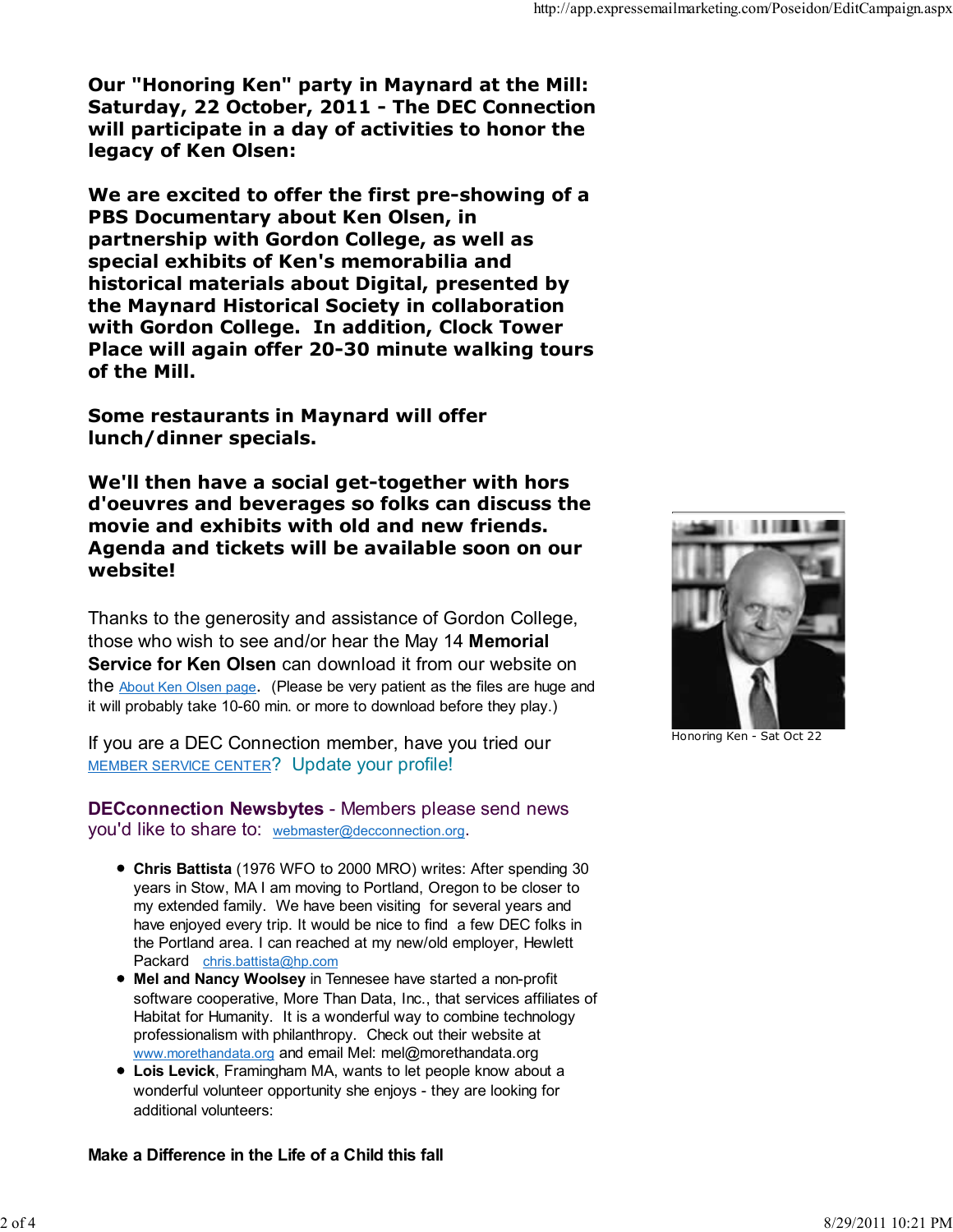Help an at-risk elementary school child improve their reading or math skills to succeed in school. Utilize your life experience to inspire children, help students gain confidence and competence and help support their future success as students by helping them master critical skills and abilities. No teaching experience necessary. Meet with student (s) twice a week for an hour during or after school for a school year long commitment. Training and support provided. Contact Lois Levick, Volunteer Coordinator at 508-532-5570, ext. 4353 or at llevick@minlib.net. Visit us on the web at www.ncscweb.org/programs/soar55

SOAR 55 is a program of Newton Community Service Center, with a satellite office in Framingham, and part of a national network of volunteer agencies that mobilizes adults age 55 and over to contribute their skills and experience to help strengthen and expand the capacity of local community service organizations in Ashland, Framingham, Natick, Newton, Wayland, Wellesley and Weston.

------------------------------------------------------------------

Renewing Members: Chris Battista, Joe Dempster, Nancy Mongelli

New Members: Bob Carlin, Michalene Kosinski

-------------------------------------------------------------------------

**Sad News Department:** Our condolences to the DECcies in Colorado Springs, who recently lost two former co-workers: Bob Carney and Neal Hittner. Details on the Memorials page.

------------------------------------------------------------------------------------------------

## Website Updates:

Gordon College's Memorial Service is posted on our About Ken Olsen page. Download time will be very long - 10-60 min. or more, before it plays - files are 75, 260 and 800 MB - so please be patient.

**• Product and Services Page has videos and photos. Please submit** suggestions and content, such as presentations or documents that depict product families, to webmaster@decconnection.org.

**• Use your MEMBER SERVICE CENTER! Use the Member Login** button if you have paid dues since 2009. There are queries to find members in your area, and forms to submit to update your profile, send your news, DEC stories, and business listings for our public online yellow pages. You can check your dues status and renew your membership online. You can email a small photo for your profile, access or request membership in our LinkedIn Group, and send info for articles such as Featured Entrepreneur. Also included are links to other Member benefits such as our Concall announcements and resources.

• Ken Olsen Memorials submitted by our members and readers - we are still adding to this page, send yours!

**• DEC Stories submitted by our members and readers - We are still** collecting your unusual, humorous or just favorite DEC stories. Email them to webmaster@decconnection.org. They should be one page or less and be entertaining to our members. Click on this link to enjoy the ones submitted so far.

● Our Featured Entrepreneur - Would you like to be a Featured Member Entrepreneur? Email webmaster with details - 2-3 paragraphs about your business and your photo.

If you are a member you are entitled to join our Linked In